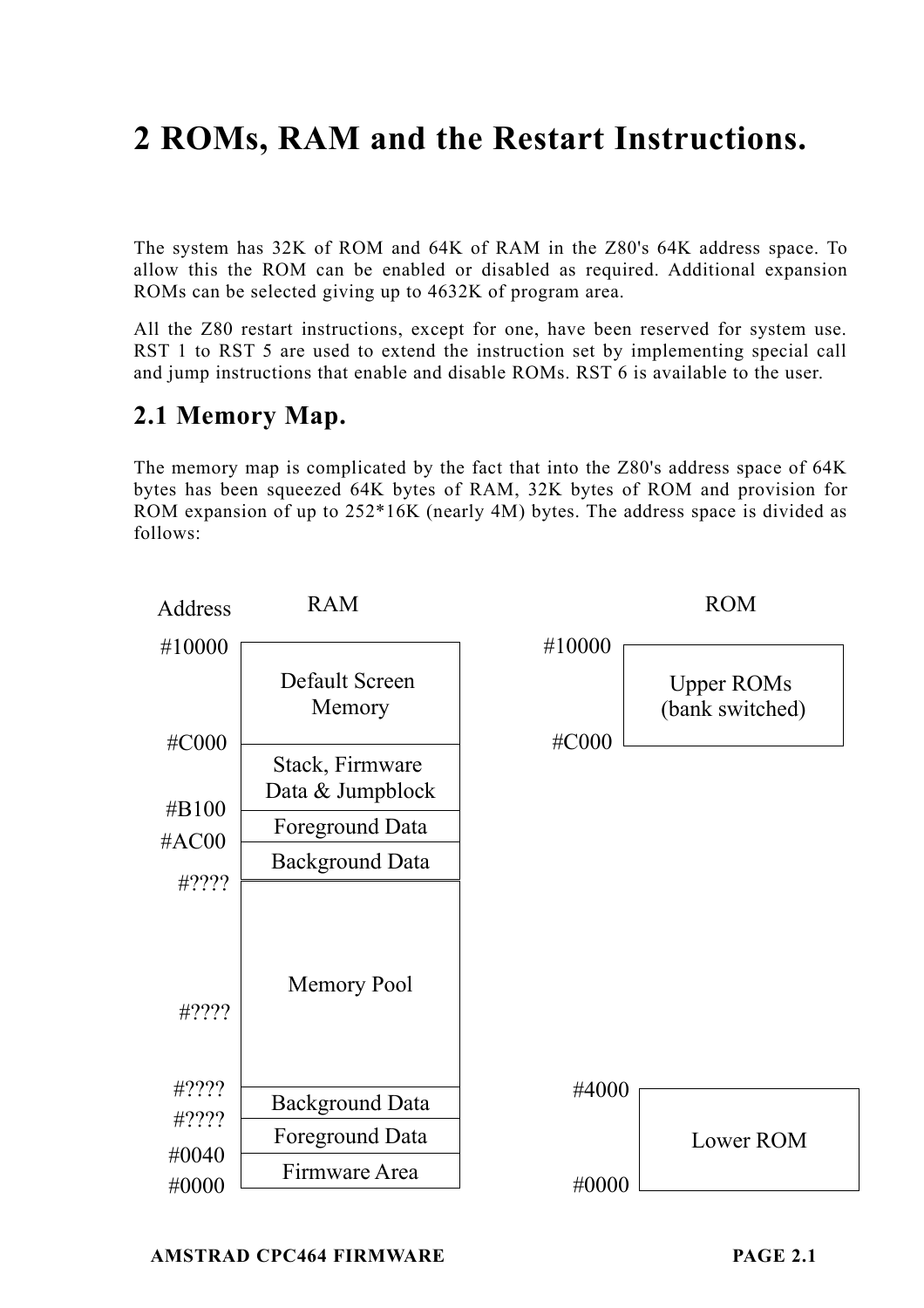The sizes of the two background areas depend on the background ROMs fitted to the machine (see section 9).

The upper foreground data area need not have its lower bound at #AC00 but this is the default setting (as used by BASIC). The lower foreground data area need only be reserved if it is needed (this area is not used by BASIC and is set to zero length). The memory pool left between the background data areas is also for the foreground program to use (see section 9).

The 32K of on-board ROM is split into two sections which are handled separately. Henceforth these will be discussed as if they were separate ROMs. The firmware resides in the lower ROM. The BASIC resides in the upper ROM. This upper ROM is bank switched so that up to 252 expansion ROMs (see section 9) can replace it in the memory map.

# **2.2 ROM Selection.**

There are two mechanisms for switching ROMs in and out of the address space:

## **a. ROM State.**

The upper and lower ROMs may be enabled and disabled separately. When the upper ROM is enabled data read from addresses between #C000 and #FFFF is fetched from the ROM. Similarly, when the lower ROM is enabled data read from addresses between #0000 and #3FFF is fetched from the ROM. When the ROMs are disabled data is fetched from RAM.

Note that the ROM state does not affect writing which always changes the contents of RAM.

## **b. ROM Select.**

Expansion ROMs are supported by switching the upper ROM area between ROMs. Expansion ROMs are addressed by a separate ROM select address byte implemented in I/O space. ROM select addresses are in the range 0..251, providing for up to 252 expansion ROMs.

When the machine is first turned on it selects ROM zero. This will usually select the on board ROM, but an expansion ROM may be fitted at this address, which will pre-empt the on-board ROM.

See section 9 for a description of the use of expansion ROMs.

# **2.3 The Restart Instructions.**

The Kernel supports the store map in a number of ways. In particular a variety of facilities are provided to handle subroutine addresses extended to include ROM select and/or ROM state information. Some of the restart instructions are used to augment the existing Z80 instruction set. The other restarts are reserved.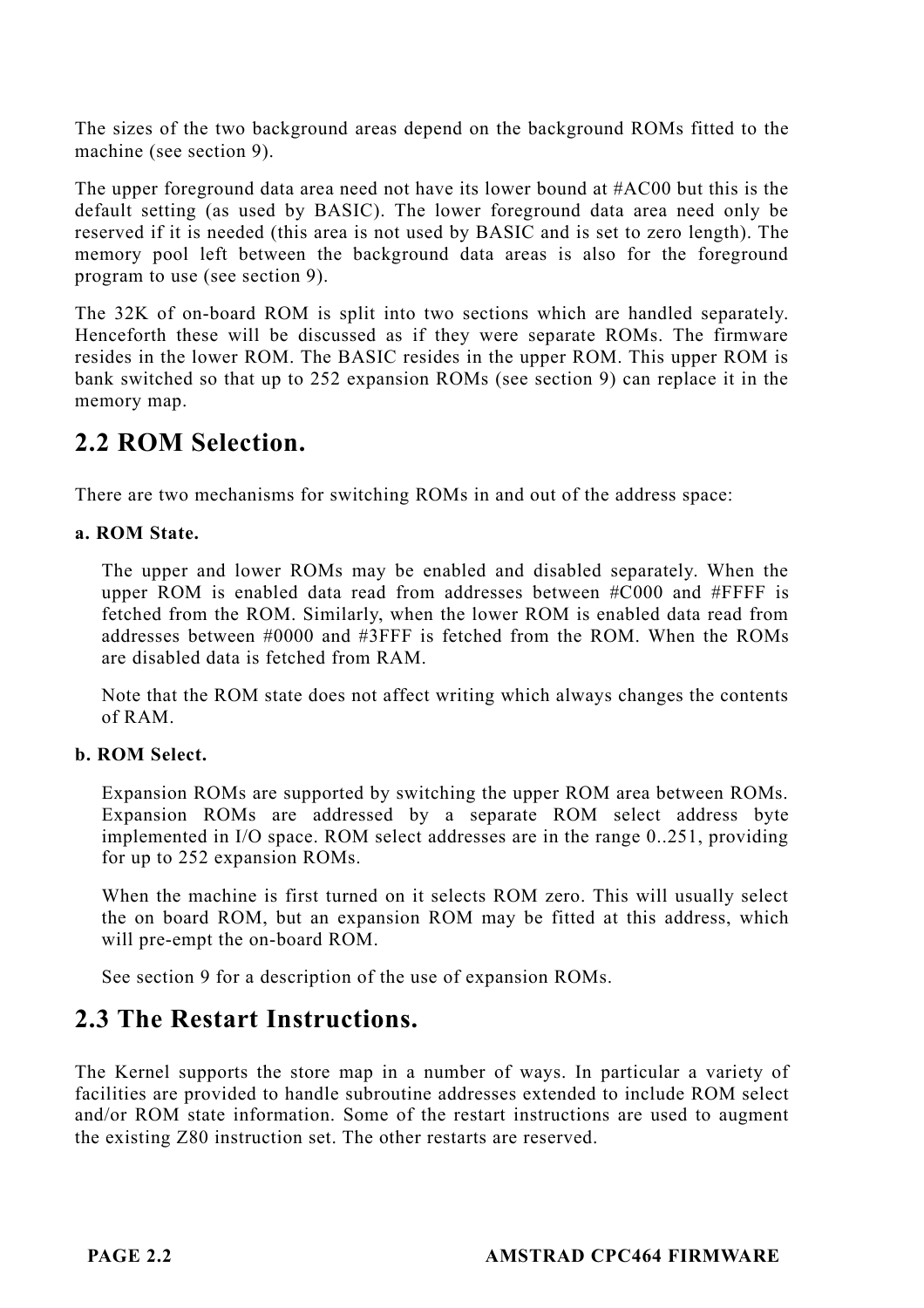The firmware area between #0000 and #003F is set up so that the restarts operate whatever the current ROM state is. The user should not alter the contents of this area except as indicated in section 17.

The restarts are as follows. A fuller description of their operation can be found in section 17.

## **a. The Extended Instruction Set.**

LOW JUMP (RST 1)

RST 1 jumps to a routine in the lower 16K of memory. The two bytes following the restart are assumed to be a 'low address'- so RST 1 can be considered to be a three byte instruction, rather like a JP instruction.

The top 2 bits of the 'low address' define the ROM enable/disable state required; the bottom 14 bits give the actual address (in the range  $\#0000$  to  $\#3$ FFF) to jump to once the ROM state is set up. When the routine returns the ROM state is restored to its original setting.

The firmware jumpblock, through which firmware routines should be called, makes extensive use of LOW JUMPs. These LOW JUMPs request the lower ROM to be enabled, so that the lower ROM may be disabled except when the firmware is active.

SIDE CALL (RST 2)

RST 2 calls a routine in an associated ROM, It has a very specialised use. A foreground program (see section 9) may require more than 16K of ROM. The side call mechanism allows for calls between two, three or four associated ROMs without reference to their actual ROM select addresses, provided that the ROMs are installed next to each other and in order.

The two bytes following the restart instruction give the 'side address' of the routine to call - so the RST 2 can be considered to be a three byte instruction, rather like a CALL instruction. The top 2 bits of the 'side address' specify which of the four ROMs to select; the bottom 14 bits, when added to  $\#C000$ , give the actual routine address. The upper ROM is enabled, the lower ROM is disabled. Both the ROM state and the ROM select are restored to their original settings when the routine returns.

FAR CALL (RST 3)

RST 3 calls a routine anywhere in memory, in RAM or in any ROM. The two bytes following the restart are assumed to be the address of a 'far address'. The 'far address' is a three byte object, which takes the form:

Bytes 0..1 Actual address of routine to call.

Byte 2: ROM select/state required.

The ROM select/state byte may take the following values:

0-251: Select the upper ROM at this ROM select address. Enable the upper ROM, disable the lower ROM.

#### **AMSTRAD CPC464 FIRMWARE PAGE 2.3**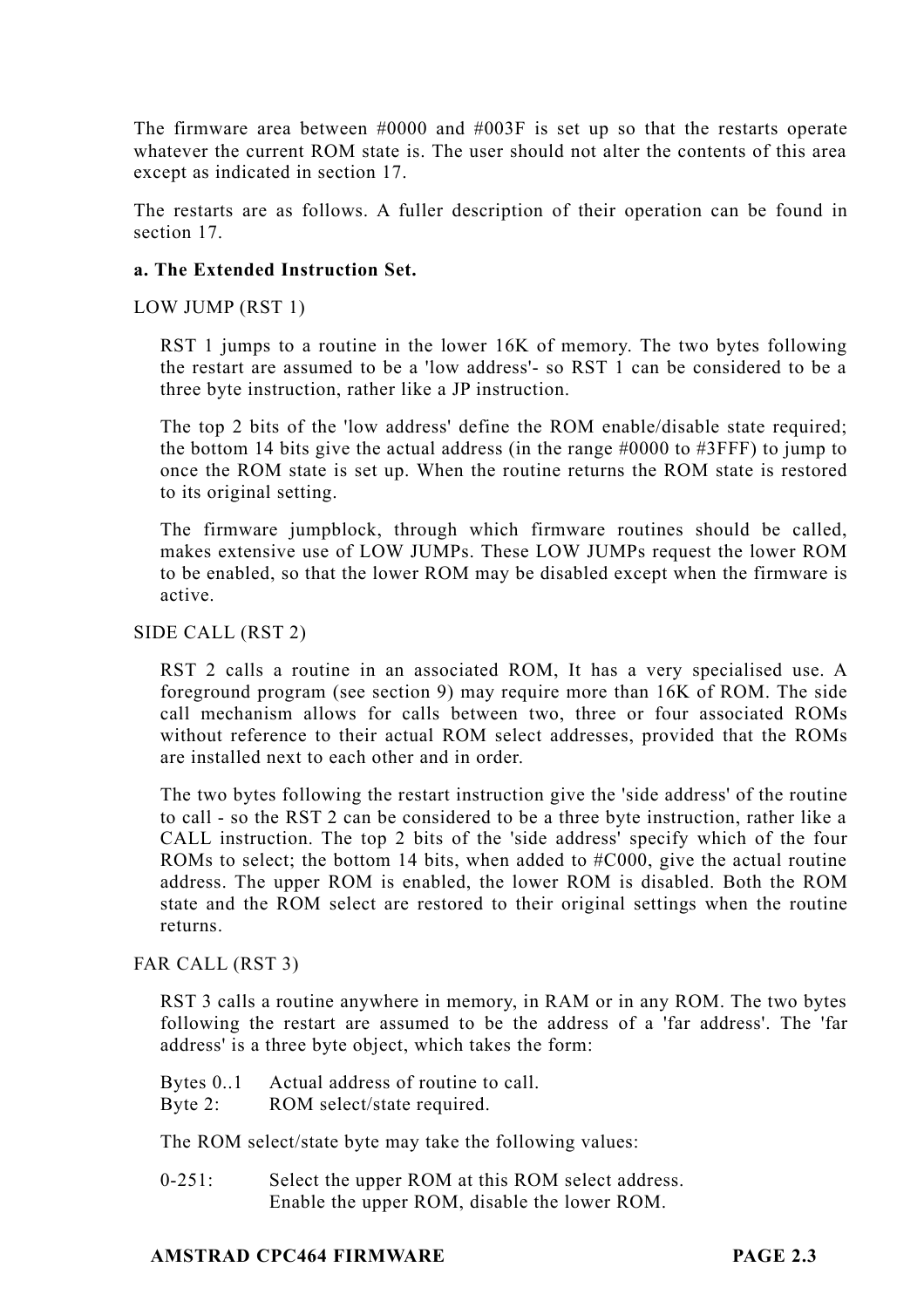252-255: No change of ROM select, enable/disable ROMs as follows:

252: Enable upper ROM, enable lower ROM. 253: Enable upper ROM, disable lower ROM.

254: Disable upper ROM, enable lower ROM.

255: Disable upper ROM, disable lower ROM.

Note that the 'far address' is not itself contained in the 'instruction', but is pointed at. This is because the ROM select address will depend on the particular order in which the user has chosen to install expansion ROMs and must be established at run time.

Both the ROM state and the ROM select are restored to their original settings when the routine returns.

#### RAM LAM (RST 4)

RST 4 reads the byte from RAM at the address given by HL. It disables both ROMs before reading and restores the state afterwards. This 'instruction' avoids the user having to put a read routine into the central 32K of RAM to access RAM hidden under a ROM.

Writing to a memory location always changes the contents of RAM whatever the ROM enable state.

#### FIRM JUMP (RST 5)

RST 5 turns on the lower ROM and jumps to a routine. The two bytes following the restart are assumed to be the address to jump to - so RST 5 can be considered to be a three byte instruction, rather like a JP instruction. The lower ROM is enabled before jumping to the routine and is disabled when the routine returns. The state of the upper ROM is left unchanged throughout.

#### **b. The Other Restarts.**

RESET (RST 0)

RST 0 resets the system as if the machine has just been turned on.

#### USER RESTART (RST 6)

RST 6 is available for the user. It could be used to extend the instruction set in the same way that other restarts have been used, or it could be used for another purpose such as a breakpoint instruction in a debugger.

Locations #0030 to #0037 inclusive in RAM may be patched in order to gain control of the restart. If the lower ROM is enabled when the restart is executed then the code in ROM at this address causes the current ROM state to be saved in location #002B. Then the lower ROM is disabled and the firmware jumps to location  $\text{\#0030}$  in RAM. If the lower ROM is disabled then the restart calls  $\text{\#0030}$ as normal for this Z80 restart instruction.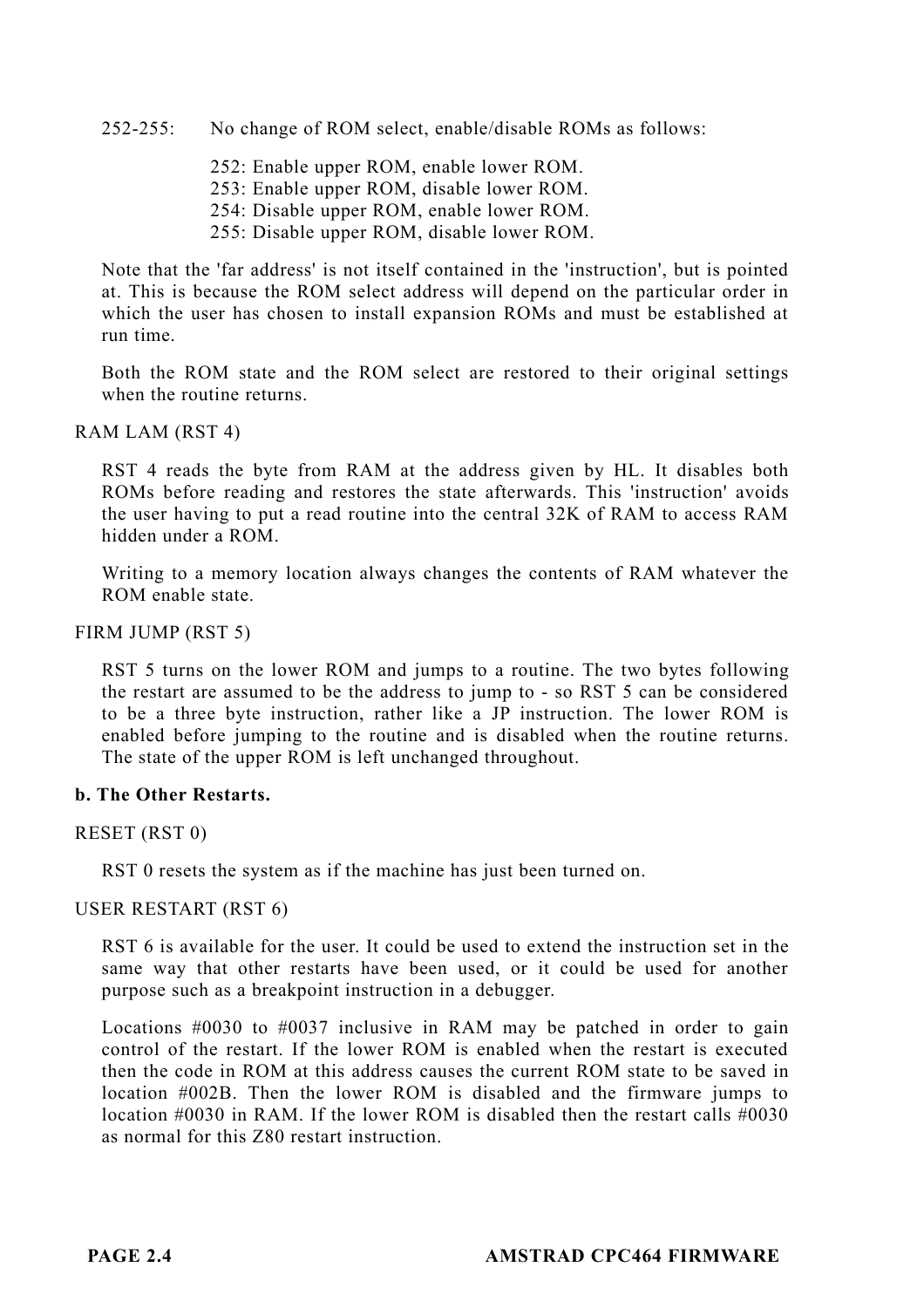INTERRUPT (RST 7)

RST 7 is reserved for interrupts (see section 10), it must not be executed by a program.

# **2.4 RAM and the Firmware.**

The ROM state should be transparent to the user. If the current foreground program (see section 9) is in ROM then the normal ROM state is to have the upper ROM enabled and the lower ROM disabled. If the current foreground program is in RAM then the normal state is to have both ROMs disabled. These states allow the foreground program free access to the memory pool. When a firmware routine is called the lower ROM is enabled and the upper ROM is usually disabled. This allows the firmware free access to the default screen memory (but not to all the memory pool). When the firmware routine returns the ROM state is automatically restored to what it was.

The cases where the ROM state is important are:

### **a. Stack**

The hardware stack should never be below #4000, otherwise serious confusion will occur when the lower ROM is enabled and the stack is used - for example, when interrupts occur or the firmware is called.

Similarly, it is inadvisable to set the stack above #C000 unless it is certain that the upper ROM is never enabled when the stack is in use.

The system provides a stack area immediately below #C000 which is over 256 bytes long. This should be adequate for most purposes.

## **b. Communication with the firmware.**

Most firmware routines take their parameters in registers. However, some use data areas in memory to pass information. Most firmware routines that use data areas in memory read these directly without using RAM LAMs (see above) or the equivalent. These routines are affected by the ROM state and the ROM select. They will read data from a ROM if the ROM is enabled and the routine is given a suitable address. (Note that the jumpblock disables the upper ROM when the firmware is called). Other firmware routines that use data areas in memory always read from RAM. They are unaffected by the ROM state and the ROM select.

Routines that always access RAM will mention this in the description of the routine. Other routines may be assumed to be affected by the ROM state. In particular the various data blocks used by the Kernel must lie in the central 32K of RAM for the Kernel to be able to use them.